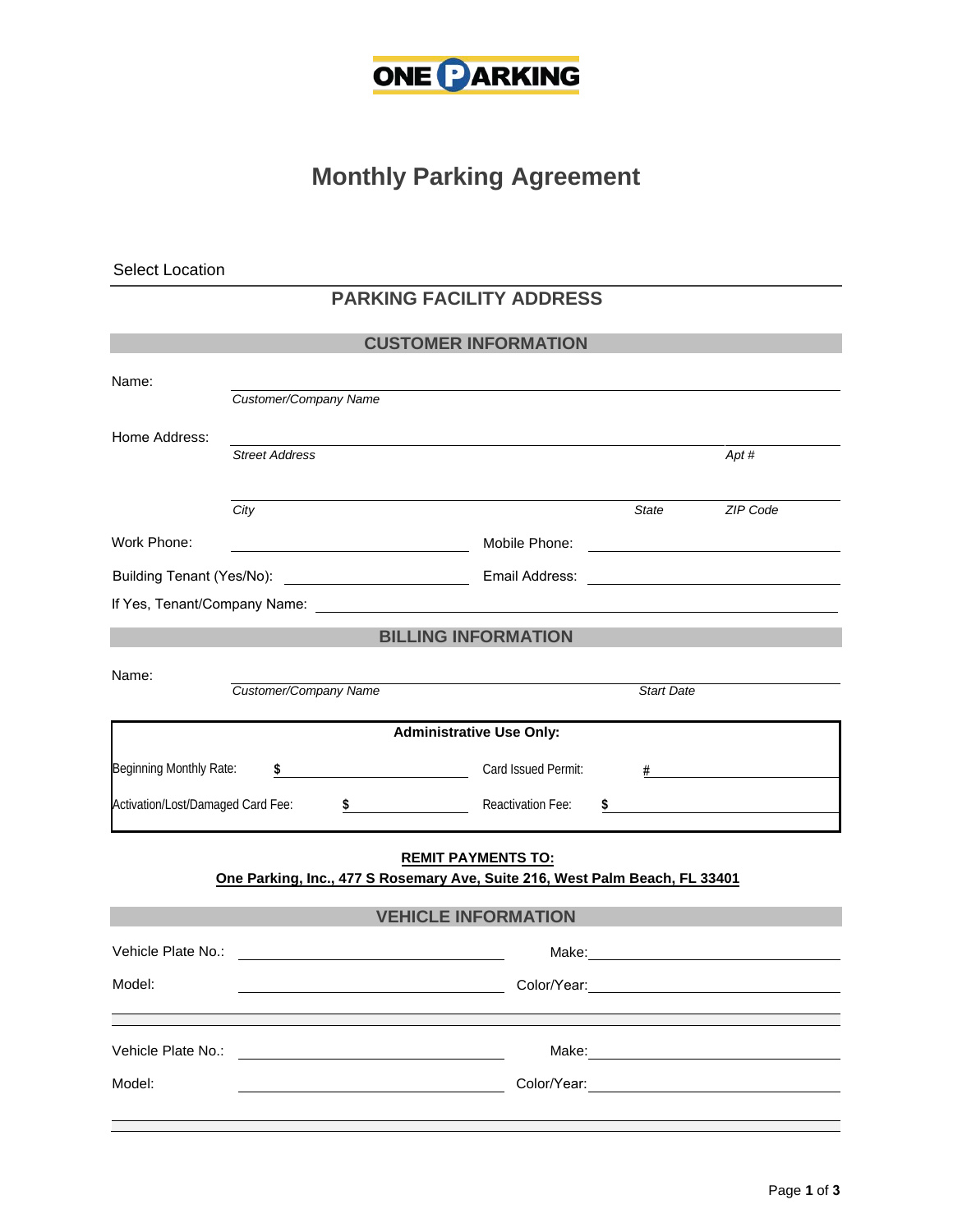

## **One Parking Monthly Agreement**

This Contract for Services ("Agreement") is made by and between One Parking of  $($ "One Parking") and Customer ("You"), ("Agreement").

**Parking Services**- This agreement licenses You to park and lock one vehicle in a parking stall in a designated area in the parking facility and no Title, Possession, nor Bailment is created between You and One Parking. You agree to park during the hours that the garage is open for business upon payment of the monthly parking rate and a late charge if applicable.

**Self Parking Services**- For Self Parking Services, a temporary license to park one vehicle is hereby granted personally to You and no Title, Possession, nor Bailment is created between You and One Parking. We do not provide guards, or assume liability for criminal acts.

**Monthly Parking Rate**- The Monthly rate for rental of parking space is payable one (1) month in advance and must be paid NOT later than the 1<sup>st</sup> day of each month. Payments are accepted at any time throughout the prior month. After the 5<sup>th</sup> of the month You are parking, unpaid cards will automatically be deactivated, this agreement will automatically be canceled, and daily parking rates will apply. NO deductions or allowances from the monthly rates will be made for the days customer does not use the parking facility. All monthly parking contracts are on a month-to-month basis, unless stated otherwise in your lease agreement. **NO REFUNDS WILL BE MADE FOR UNUSED PORTIONS OF A MONTH.**

**Prorated Monthly Rate-** Cards purchased after the 15<sup>th</sup> of the month will be prorated for one half of the month. Proration is only available to new tenant parkers. For accounting purposes, the monthly rental period runs from the 1<sup>st</sup> of one month to the 1 st of the next month.

**Limitation of Liabilities**- **One Parking disclaims any liability, to the maximum extent permitted by law, any damage to your person, vehicle or contents therein, including but not limited to, fire, theft, damage, collision, or water damage. Please do not leave keycard or other valuables in plain view.**

**Keycard Issuance**- The monthly parking card supplied entitles the assigned cardholder to occupy one (1) parking stall. Your card must be used to enter and exit the parking garage at all times. Your card should be used to enter and exit even if the gate is in the up position.

Each monthly parker is issued a keycard which activates the parking equipment, This card is numbered, recorded and assigned to a specific parker only and is not to be transferred or reassigned without the parking office's consent.

You should not take tickets from the ticket dispenser. If You have taken a ticket to gain entrance due to a keycard malfunction, please contact the parking office for assistance.

**Applicable Fees**- All fees are non-refundable

- Fee for replacement of lost or damaged cards will be \$25.00, where applicable.
- There will be a \$25.00 late fee charge if we do not receive a payment by the  $10<sup>th</sup>$  day of the month, where applicable.
- There is a one-time account set-up fee of \$25.00 for new individual contracts outside tenant lease allocation, where applicable.

**Termination for assistance in unlawful entry**- Under no circumstances should You assist any other parkers or visitors to gain entrance or exit with their keycard. One Parking reserves the right to revoke monthly parking privileges upon reasonable suspicion of such activity and Your keycard will be voided immediately. Furthermore, You will be required to pay the other person's parking fees if this practice is observed. One Parking reserves the right to repossess all invalid keycards.

**Termination at will**- This contract is on a month-to-month basis and can be terminated at any time, upon the close of any given month.

**General Garage Rules**- Maximum speed limit is 5 MPH. Compact stalls are for compact cars only. Park within marked stalls only. Observe all stop signs. Violation of any garage rules may result in suspension of parking privileges or vehicle removal from the premises. Visitor parking is designated and reserved for use by visitors only.

**Specific Garage Rules**- Customer agrees to follow the instruction of the garage personnel and posted signage.

**Valet Services-** In the event that One Parking employees provide assistance (valet, tandem, stack), please do not submit all keys. Ignition and door keys are the only keys required.

**New Vehicles**- Please contact the parking office immediately when changing vehicles, i.e. new car, or deleting a keycard.